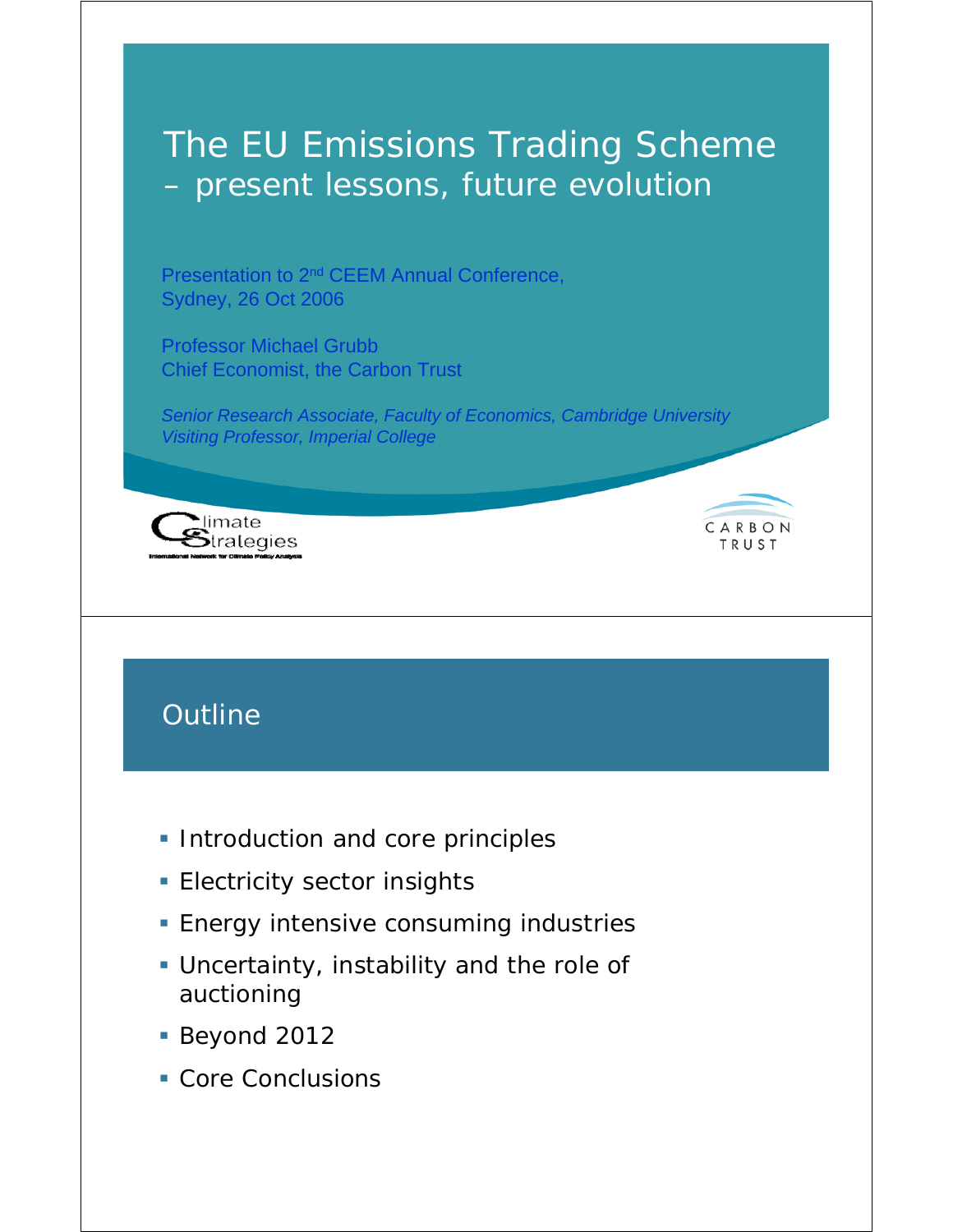# EU Emissions Trading Scheme – Overview

| Participants | • All FU 25 countries<br>• All electricity, ferrous metals, pulp & paper, cement and all facilities ><br>20MW, total 46% of EU emissions<br>• International links through Kyoto project crediting                                                                                       |
|--------------|-----------------------------------------------------------------------------------------------------------------------------------------------------------------------------------------------------------------------------------------------------------------------------------------|
| Allocation   | • Member states develop National Allocation Plans (NAPs) by sector<br>and installation<br>• To be consistent with Kyoto target and anti-subsidy provisions                                                                                                                              |
| Timing       | • 2005-7: phase 1, no national target, opt-out provisions<br>• 2008-12: governed by Kyoto target, opt-in possibilities<br>• 2013+ ? Likely to strengthen                                                                                                                                |
| Key issues   | • Market price - uncertainty - driven by NAPs, relative coal-gas pricing,<br>and emerging nature of market with mixed / late participation<br>• Specific allocation issues – including new plant, plant closure, etc<br>. Various legal issues surrounding legal nature, tax rules etc. |

# The market works but carbon price has had a bumpy ride since inception

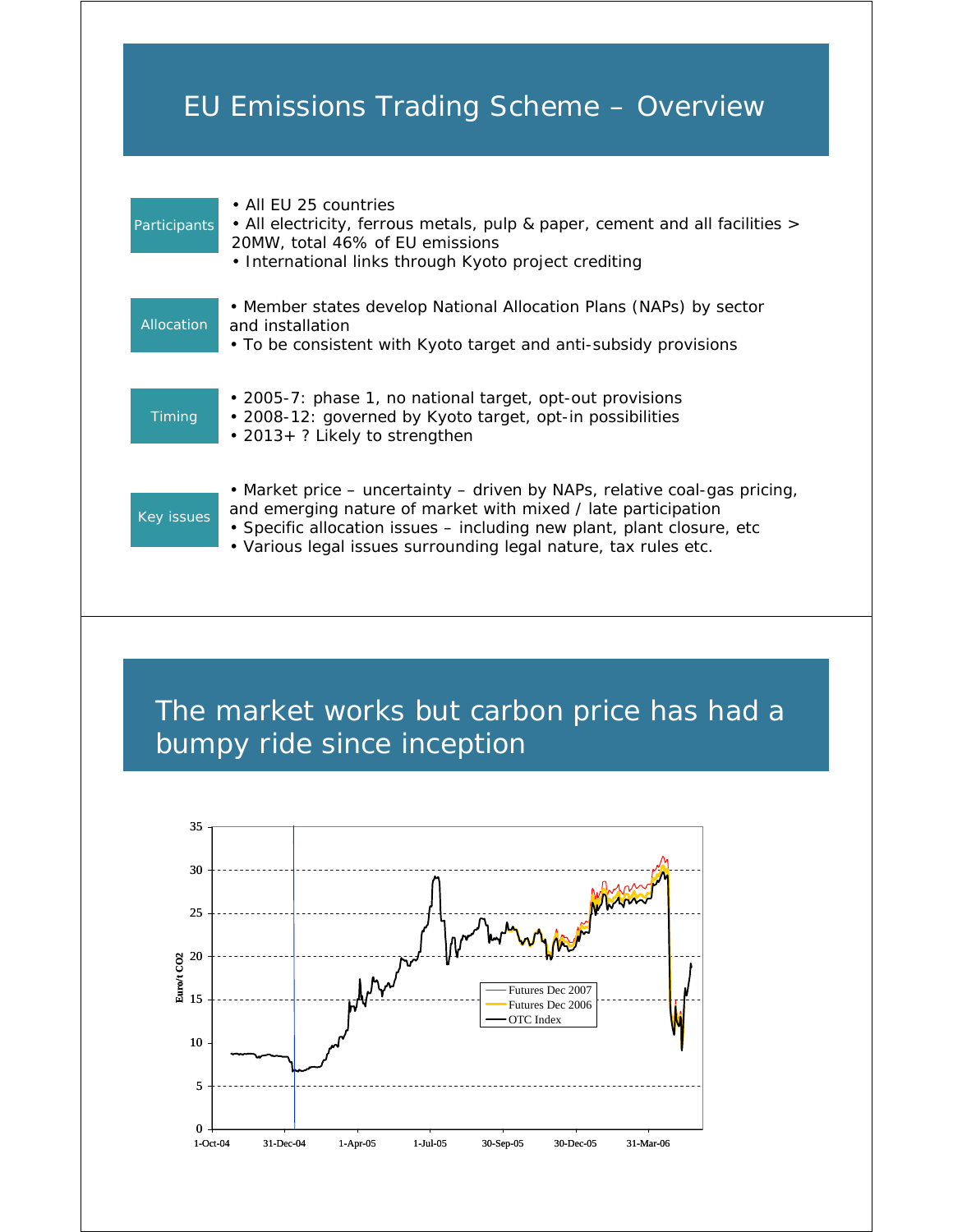### Phase I, intended as the initial, trial phase, proves success in market design and verification, reveals important lessons on profits and allocation

- An EU-wide market that gives value to company efforts to reduce CO2 emissions, and incentivises them to seek out the least-cost means of doing so
- The market mechanics have worked well extensive trading through various mechanisms
- The stringent verification requirements have proved effective and valuable
- .. But raise questions about whether the threshold of 20MW thermal is too low, increasing transaction costs for small environmental gain
- Phase I confirms the predictions that some sectors (notably electricity) profit from the combination of free allowances and passing through the opportunity costs

### The recent market 'crash' – and reactions - point to the core issues

- "Allocation, allocation, and allocation …."
- The danger of small cutbacks combined with projection uncertainties
- Gaming of the system given asymmetric information
- lack of harmonisation makes it a problem of EU coordination
- .. And the response:
	- Retrospective political interference undermining market confidence (German proposal)
	- Perverse updating incentives (2005 baseline)
	- Risks of carrying forward into Phase II (banking)
- These and lack of post 2012 certainly are looming concerns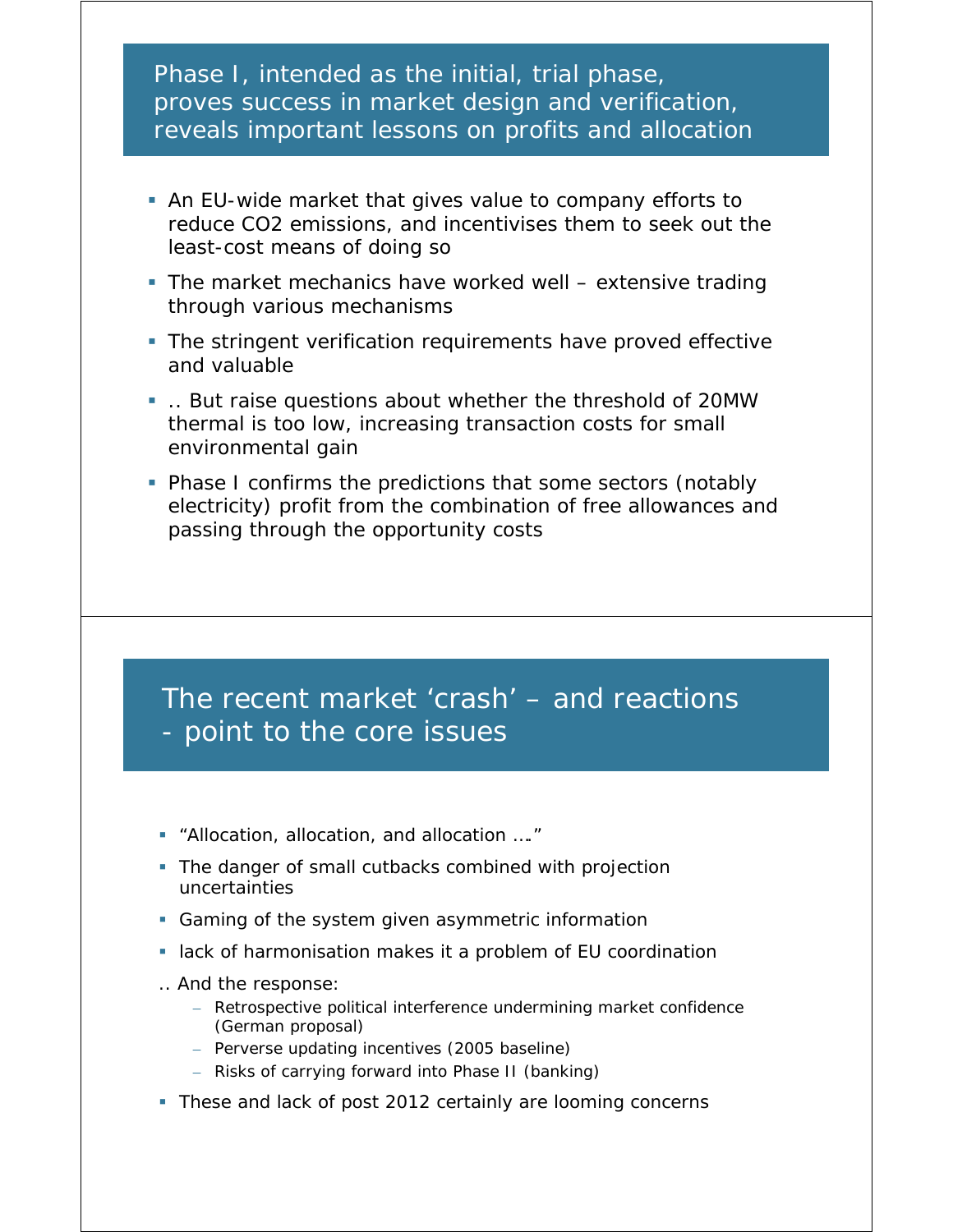## BIG Money – though not quite in the way that some expected

- At €20/tCO2, the asset value of 2.2bnCO2 allowance is around €40bn/yr … €100ms have been won or lost in trades against erroneous price expectations
- Disputes continue over the reasons for the surplus in 2005 - but it is some combination of overallocation and greater than predicted abatement (eg. in cement sector)
- Where competitive electricity markets, pricing effects as expected lead to profits – probably totalling around **€5bn** across the EU, swamping the modest net purchases in the sector

### 2005 verification data by sector underline the ubiquity of the overallocation problem Excess of >10% common in many sectors across leading EU economies – even greater in many others (esp Accession 10)

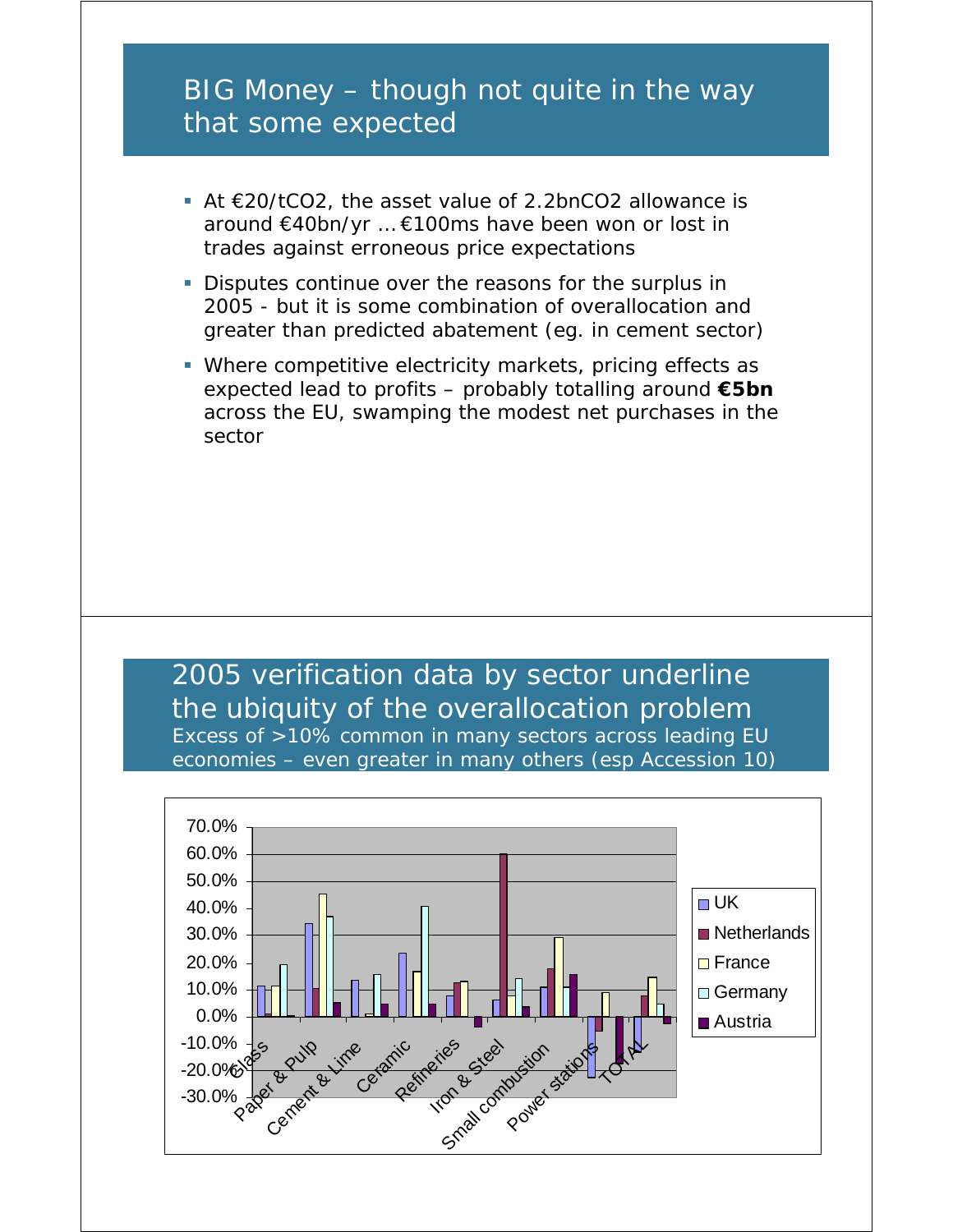# Economic principles and incumbent competitiveness



Focusing only on **volume** of allocation is shortsighted and misses issues more important to long-run incentives and competitiveness, ie. influence on prices

CARBON

TRUST

|                             | Approx UK<br>domestic<br>output, 2001 | Relative impact on value-<br>added of 10% allocation<br>change | Relative impact on value-<br>added of 30% elec pass-<br>through change |
|-----------------------------|---------------------------------------|----------------------------------------------------------------|------------------------------------------------------------------------|
| Pulp, paper etc             | £8bn                                  | 0.12%                                                          | 0.59%                                                                  |
| <b>Glass &amp; Ceramics</b> | £4bn                                  | 0.07%                                                          | 0.27%                                                                  |
| Cement & construct          | £6bn                                  | 0.38%                                                          | 0.46%                                                                  |
| Iron & Steel                | £8bn                                  | 0.73%                                                          | 0.80%                                                                  |
| Electricity                 | £30bn                                 | $1 - 2%$                                                       | 5%                                                                     |

#### **Total value of these commodity sales in EU over 2008-12 > €2000bn**

#### **A 1 or 2% change in product prices generally matters more than the current struggles over allocation and pass-through**

Key is to understand the difference between

⇒ *marginal incentives* – which affect prices and long-run competitiveness

⇒ and *allocation transfers* – which determine short run cash flows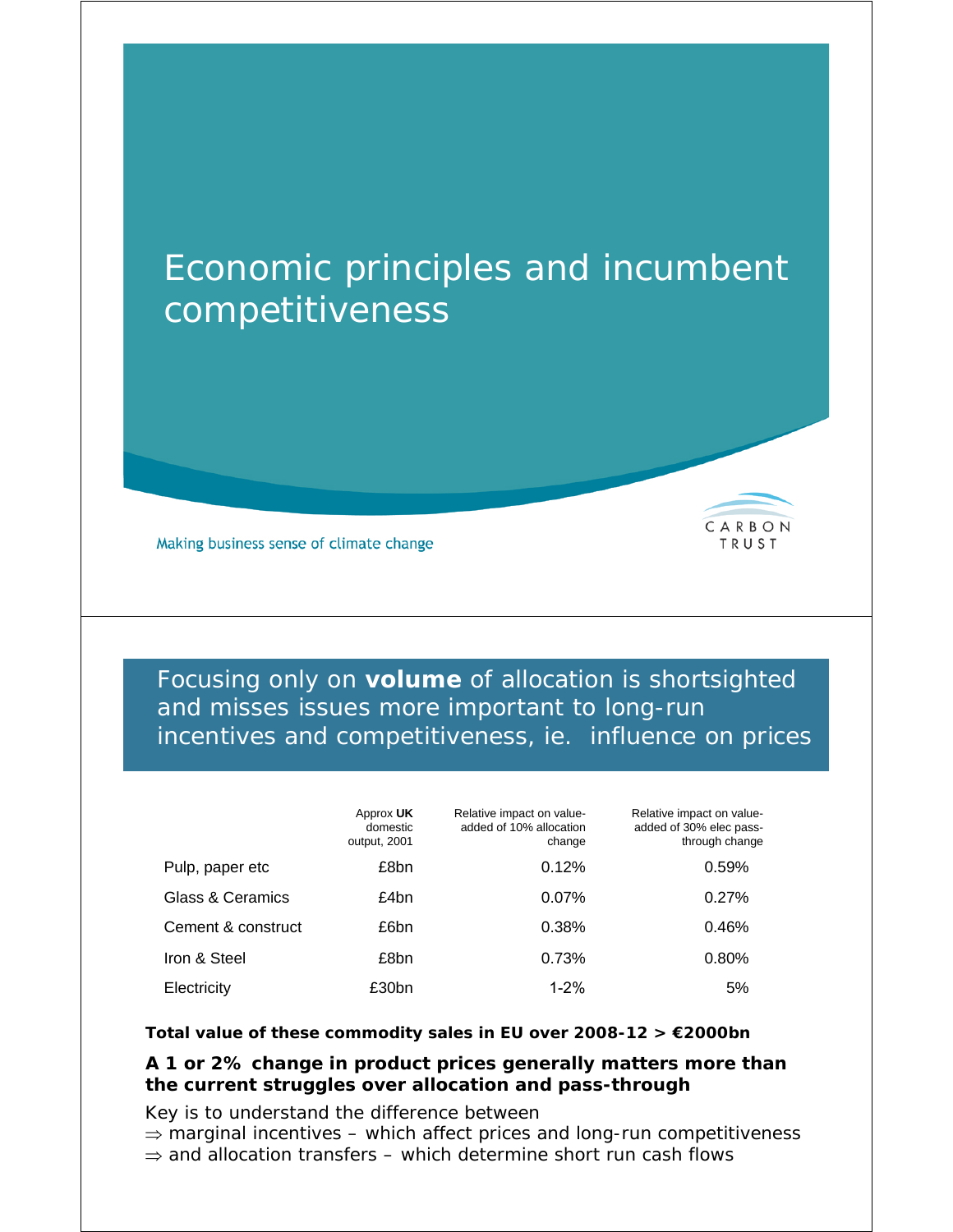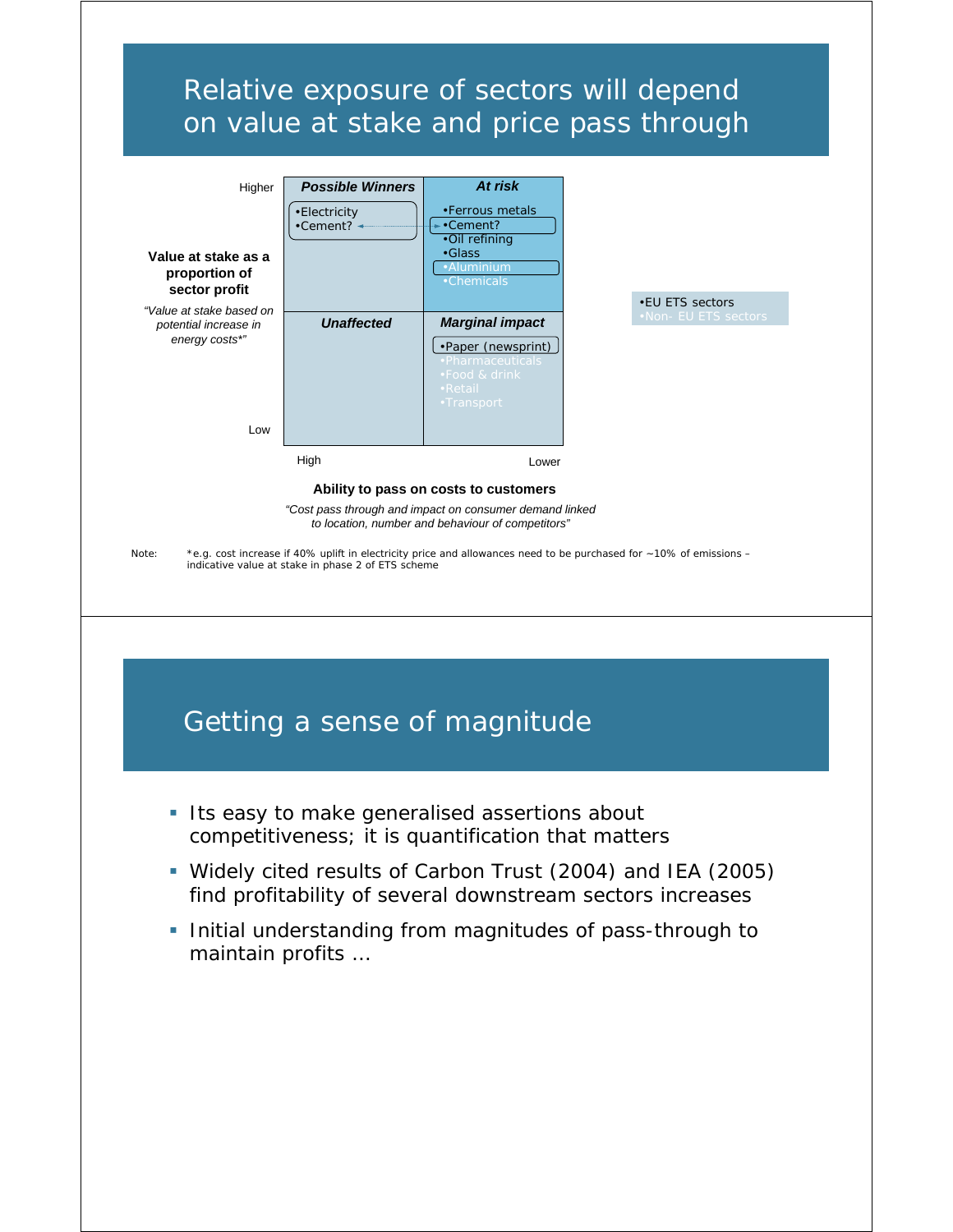Even Cement has potential to profit from the EU ETS with modest price rises – but at cost of market share *e.g.* modest pass through needed to maintain profits but marginal cost change makes imports competitive near coastal ports



Scenarios 1 & 2, 100% direct allocation assumed helps offsets electricity price rise (c.90% cost pass-through in electricity)

Long term scenario, required cement cost pass through increases as its direct allocation is cut back 30%

**Profit-maximising pass through predicted by Cournot modeling: >50%**

### Allocation, profit and competitiveness: understanding the Five Principles

• *In general,* the economic rents associated with CO2 constraints mean that free allocation gives *potential* to profit, subject to:

(a) degree of alignment of allowances with costs (eg. Not sectors outside EU ETS or affected primarily by electricity pass-through costs)

- (b) constraints on cost pass-through due to imports and other factors
- Profit and market share are not synonymous, and *in short term they are usually in opposition*
- Accumulated evidence confirms that where there are competitive power markets, power sector is passing through bulk of opportunity costs, resulting in substantial profits and downstream costs
- Most other sectors within EU ETS can be expected to profit but to much less degree, with some loss of market share over time, details complicated by details of market regulation, by international trade, and by downstream company, regional and product differentiation
- New entrant, closure, and incumbent allocation rules all affect the incentives, pricing and efficiency of the scheme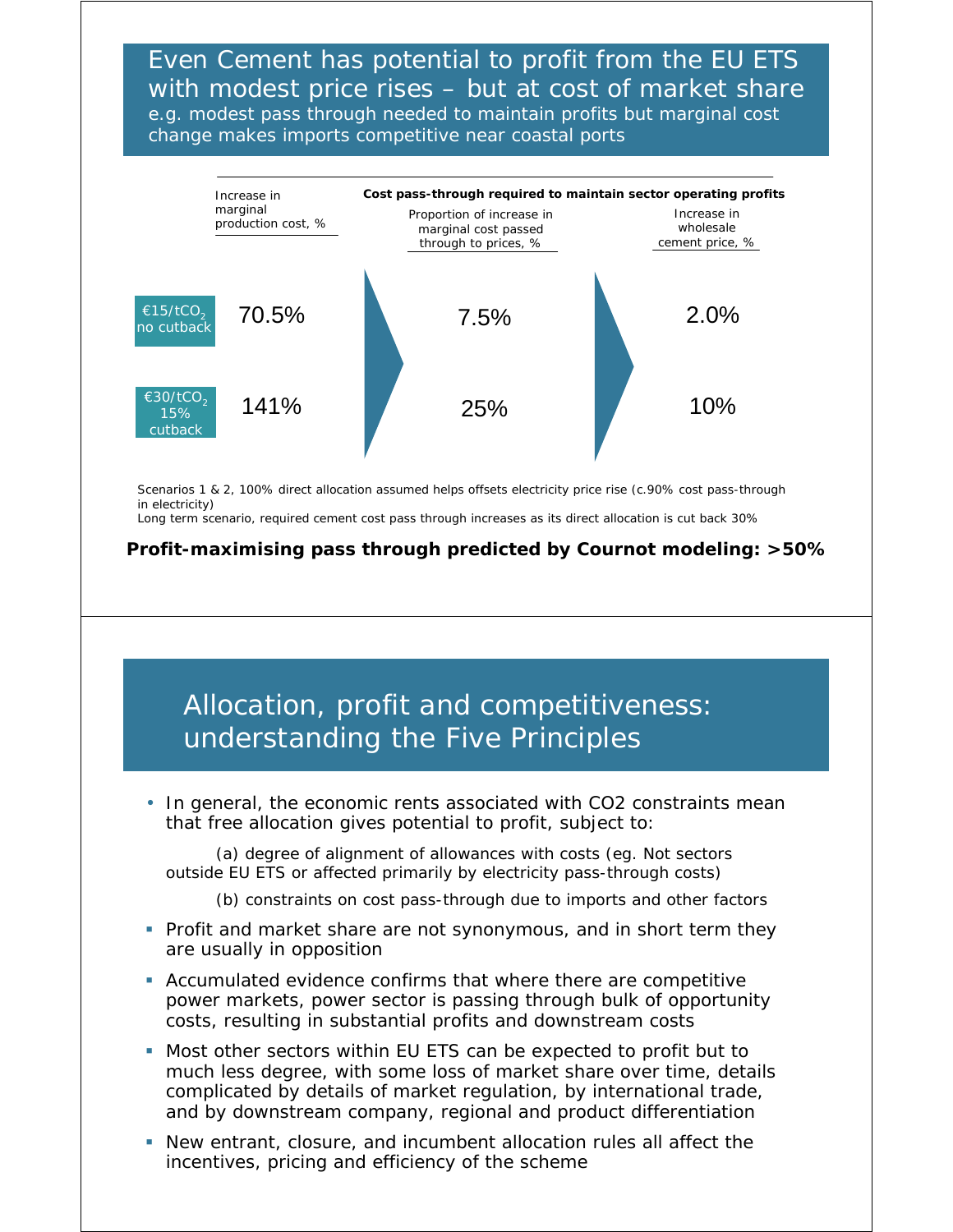# Electricity sector insights



Making business sense of climate change

Executive Summary: Price impacts

## Impact of CO2 allowance prices on electricity prices

#### **In countries with liberalised markets and competition:**

- Empirical evidence confirms that generators add opportunity costs
- CO2 price of 20Euro/tCO2 increases electricity price by 10-16 Euro/MWh
- This is neither an aberration nor unfair it is a natural consequence of efficient pricing in a competitive market

#### **In countries** *without* **competitive retail prices:**

- Regulation or threat of regulation can prevent pass through of opportunity costs to domestic consumers
- If governments intervene to prevent pass through to industrial contracts, then transparency/liberalisation further reduced
- Likely to undermine incentive structure of ETS towards efficient investment and operation as CO2 prices are not internalised
- And with competitive markets, price pass-through *is* affected both by electricity market structure and CO2 allocation methods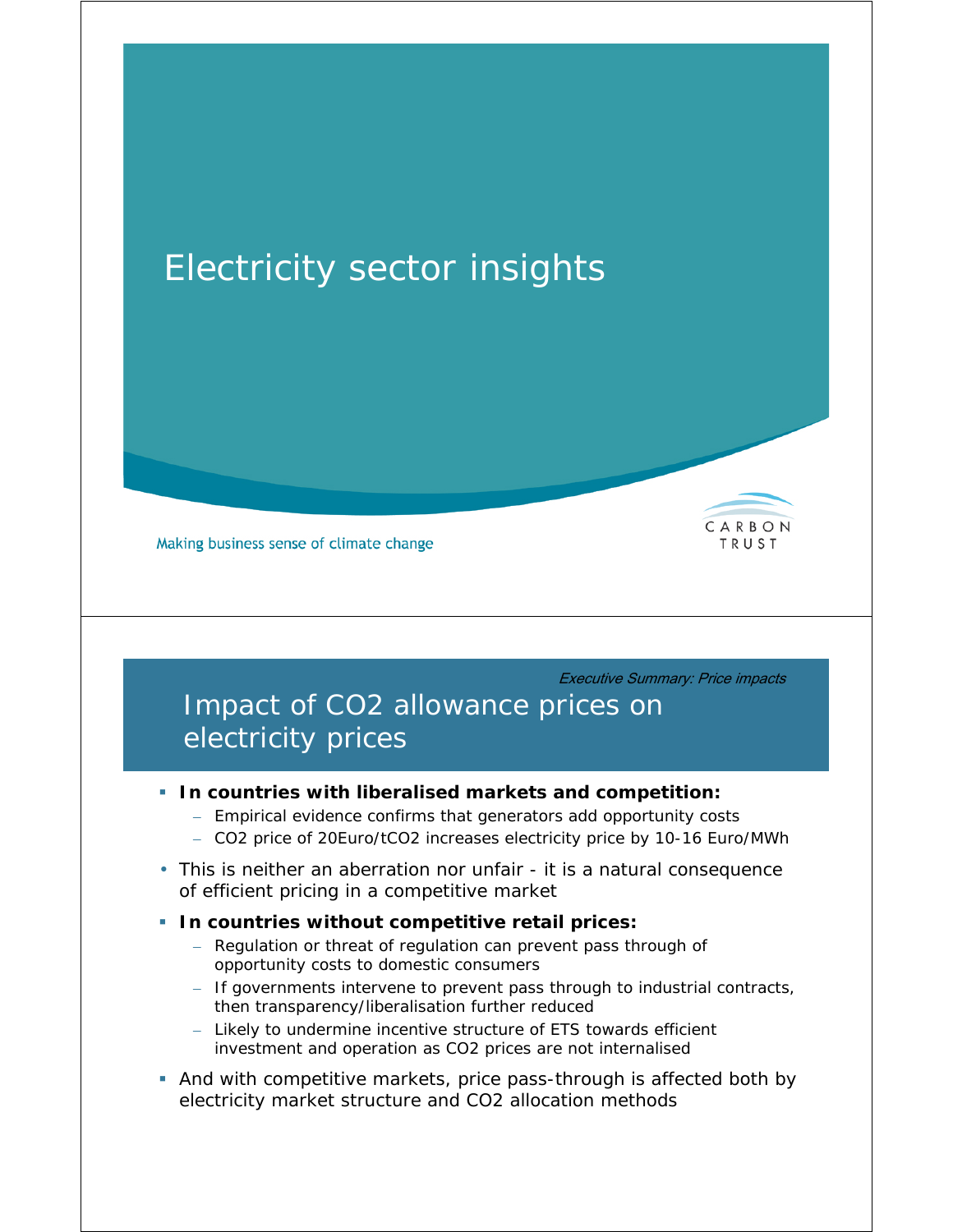### Repeated allocations to power sector incumbents can lead to significant distortions, degree and nature depends on allocation method



Executive Summary: Distortions from allocation

Closure and new entrant allocation rules can induce additional investment-related distortions

- Withdrawing allocations upon power station closure ("contingent" allocation") leads to unwarranted life-time extensions (relative to new build), increasing system costs and allowance prices
- Allocation plans grant free allowances to new entrants partly to compensate for distortions created by closure conditions
- **If new entrant allocation is fuel or technology-specific** 
	- The more CO2-intensive technology is shielded from CO2 costs but benefits disproportionately from price uplift
	- Leads to inefficient *additional* investment in carbon-intensive plants, extra costs, and higher long term electricity prices
- **If new entrant allocation is based on uniform benchmark** (tCO2/kWe)
	- Acts as a capacity payment supporting all new investment
	- Can reduce electricity prices as it reduces scarcity premium and lowers marginal carbon intensity over time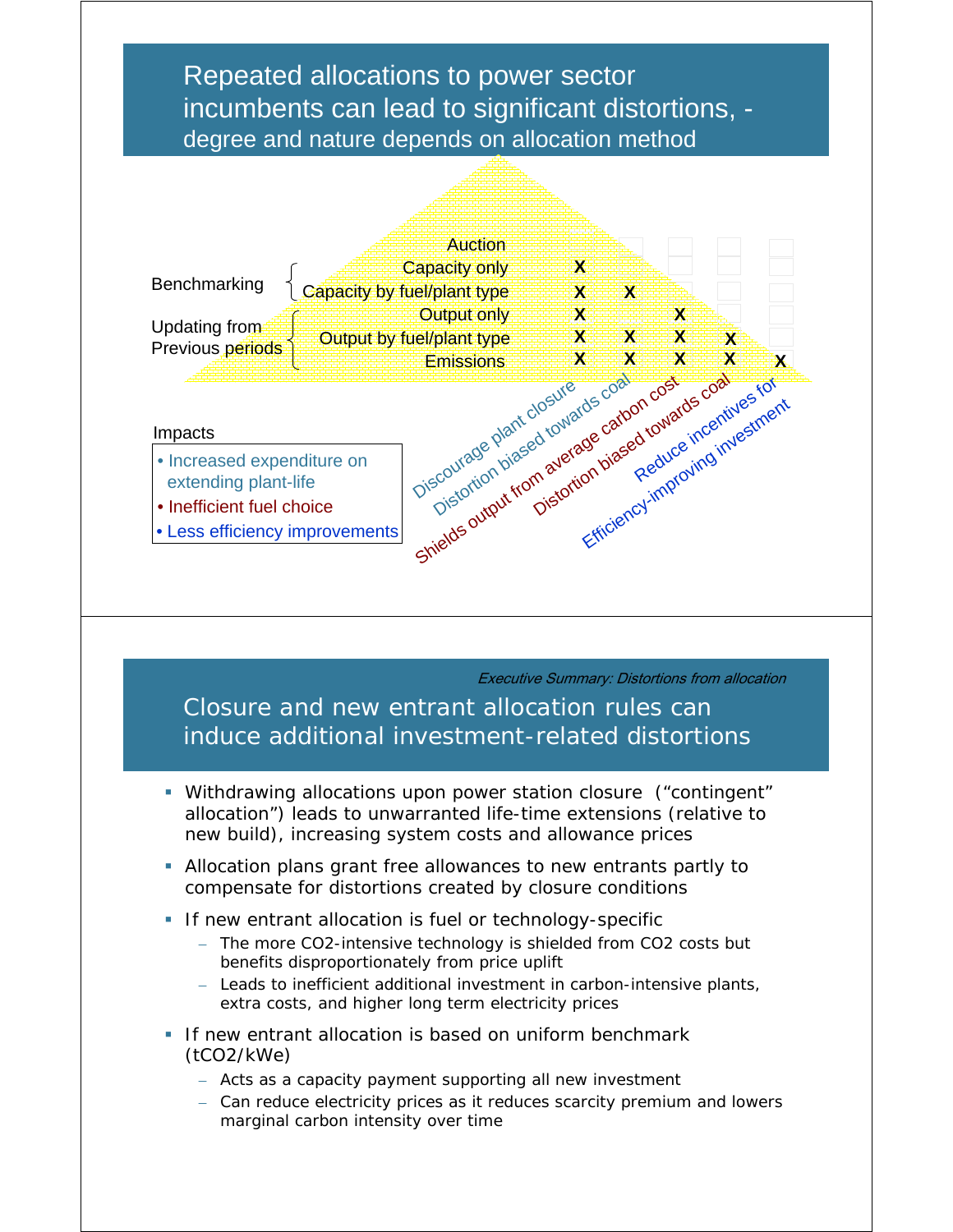## How much do these theoretical distortions matters?

- If power sector expects gas prices at levels up to c.2003, or expects free allocations to decline substantially across all technologies, perverse incentives may be short-run but not long-run / investment problem
- But many companies really "believe" the most recent evidence and under current gas prices and allocations, if projected forward, allowance updating results in construction of new coal fired power stations
- *… even if these coal plants are subsequently rarely used, the value of allowance sales (opportunity cost) makes investment profitable and inflates future electricity prices*

*An inherent logic must minimise special closure rules and drive new entrant allocation rules towards capacity-based benchmark across EU*



TRUST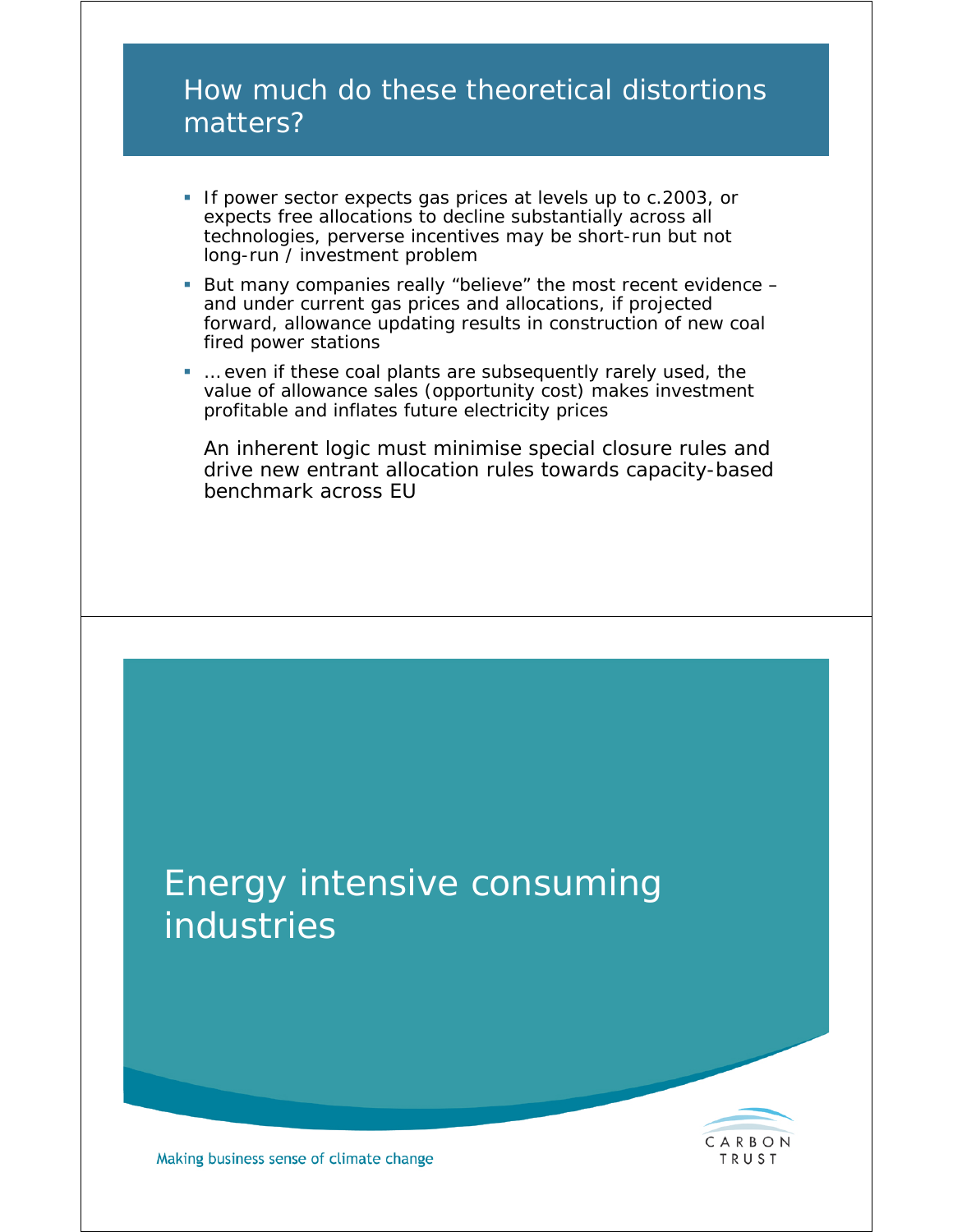Costs & competitiveness: profit/loss depends upon pricing policies and incentives, allocation, and trade situation *net* value-at-stake insufficient for major Phase II problems



- **Upper end of range**: zero free allocation
- **Lower end of range**: 100% free allowances (effect of €10/MWh electricity price increase to sectors)
- Assumes allowance price of  $€15/1CO2$  and no  $CO<sub>2</sub>$  price pass through in sector

With fixed allocation, domestic cement costs rise and profit-maximisation leads to big profits with erosion of market share

#### **COSTS**

Variable production cost increases;  $\rightarrow$  CO<sub>2</sub> opportunity cost increases but less than proportionally.



Margin over variable production cost increases, large aggregate sector profit

For 20€/tCO<sub>2</sub>, extended cost: +14€/t cement (~200km by road) domestic price: +15%

#### **VOLUMES**

consumption not highly hit (-3% for 20€/tCO<sub>2</sub>) but big rise of imports  $\rightarrow$  Exports collapse.



EU aggregate imports rise from 2% in BaU to 10% of consumption for 20€/tCO2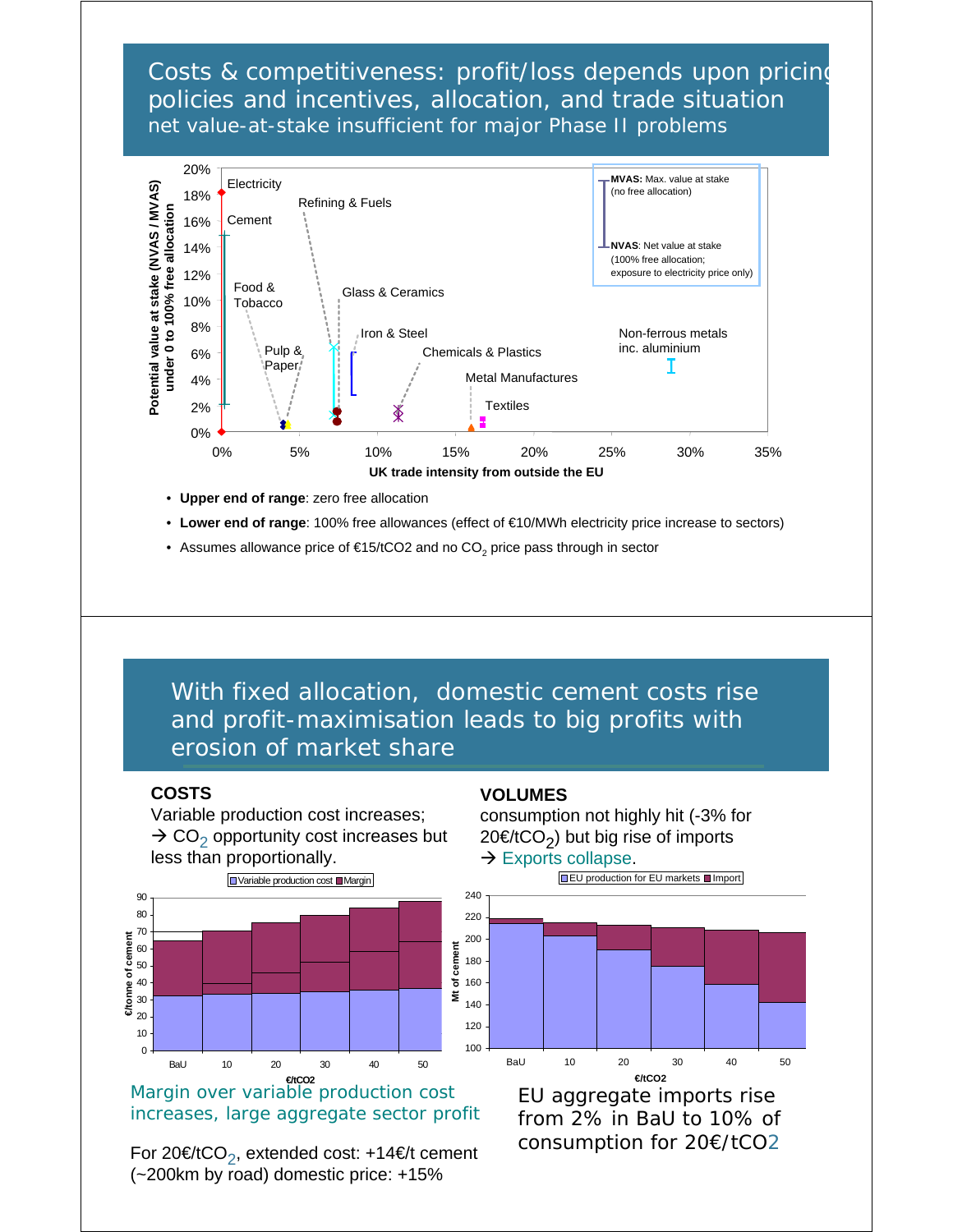Output-based (intensity) allocation, per tonne of cement produced, changes picture dramatically by aligning marginal (opportunity) costs to average costs



### **COSTS VOLUMES**



*…. But shields the economy from the true cost of carbon and incentives for radical process innovation that avoid carbonintensive intermediates …*

Potential for distortions also in other sectors: Blast furnace vs. electric arc steel production



Integrated blast furnace the most carbon intensive.

But electric arc faces bigger cost deficit under grandfathered allocation.

However, important caveats due to limited substitutabiliy of inputs & products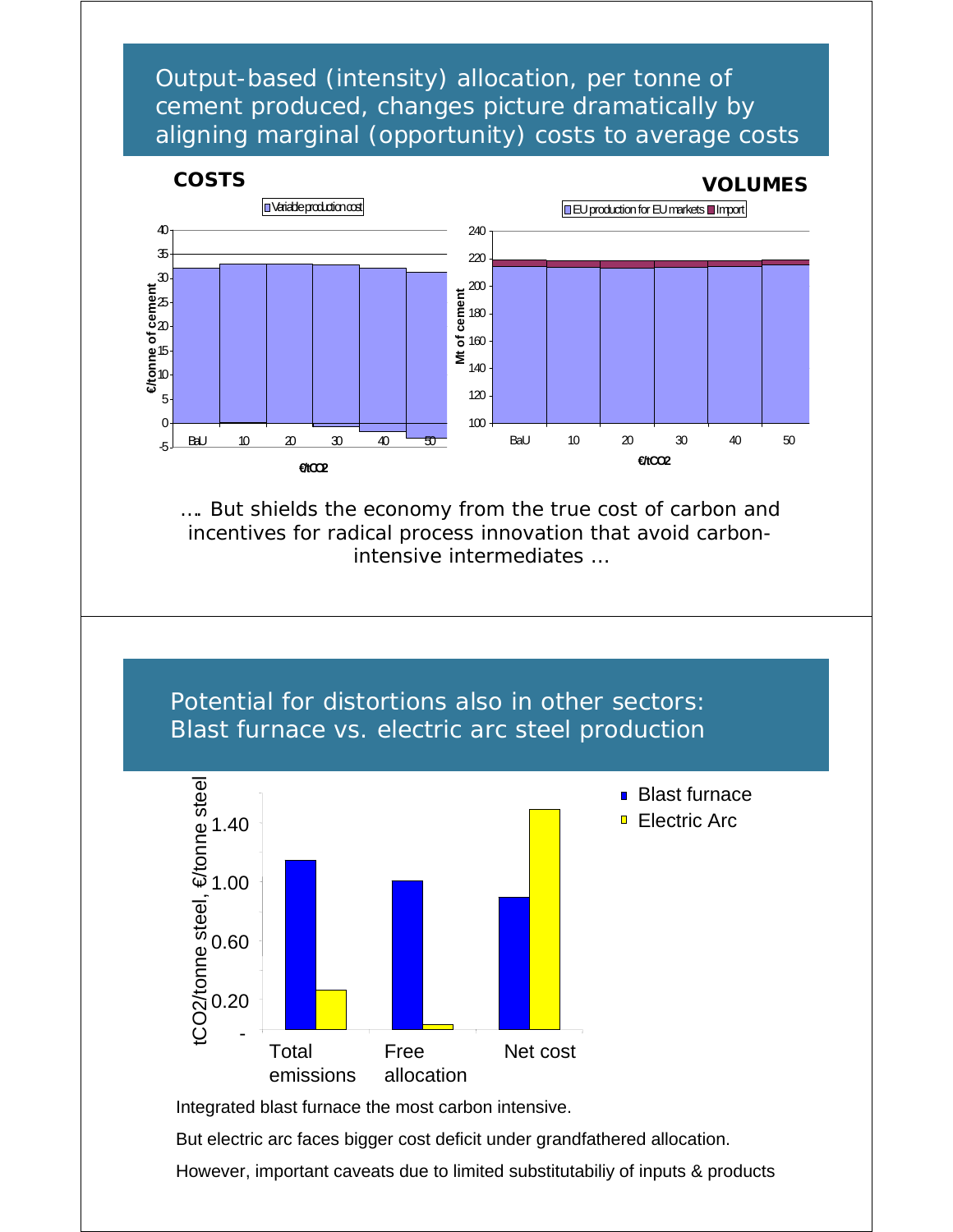

1.00 2003 2005 2007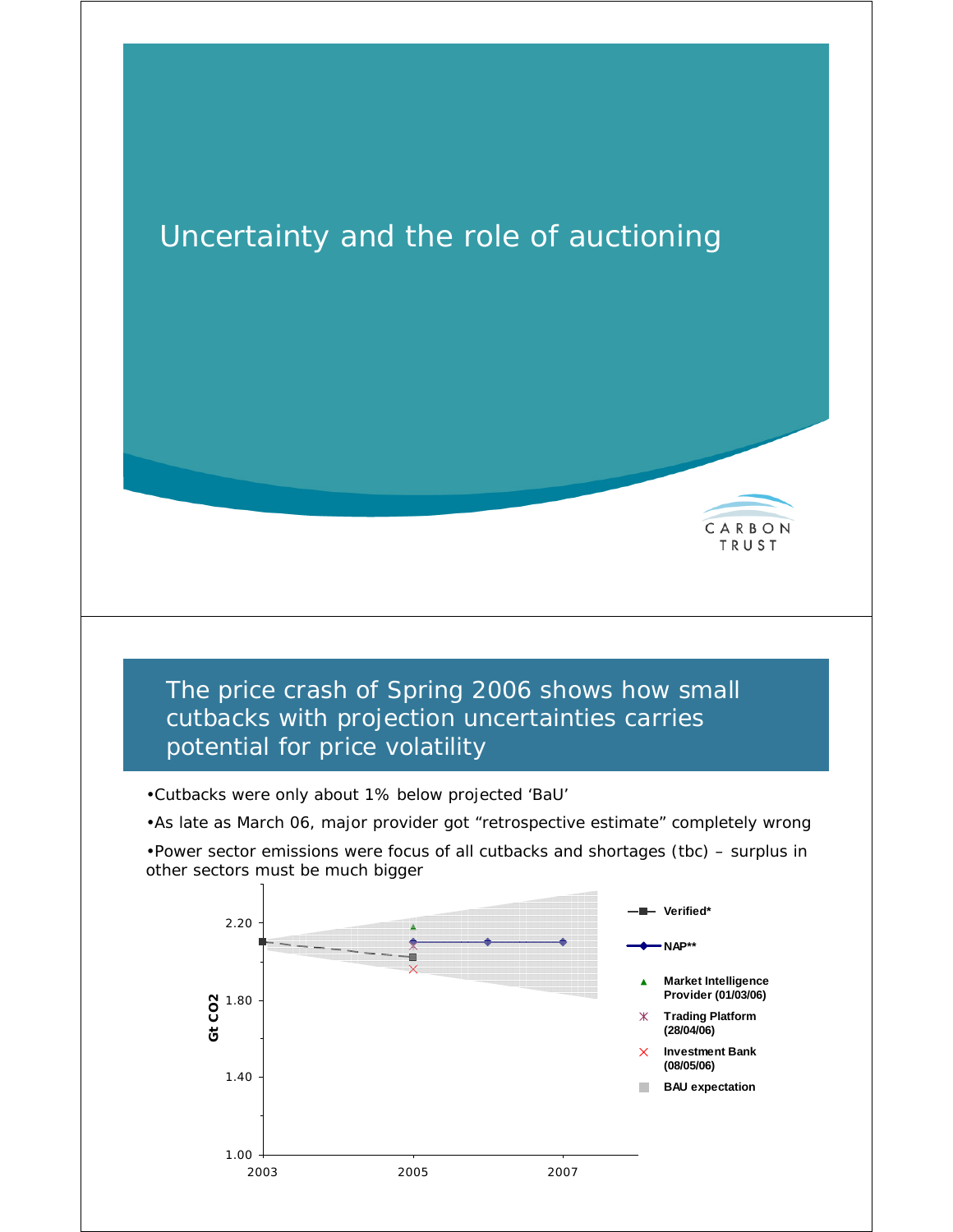Systematic upward bias in emission projections is to be expected and the empirical evidence is now overwhelming

- At least three factors explain upward bias in emission projections
	- Inherent optimism of macroeconomic and sector growth assumptions: no-one plans for or promotes the possibility of underperformance or failure
	- The 'gaming' incentives combined with asymmetric information between government and industry
	- 'You don't know what you don't know' in emission abatement possibilities: repeated evidence of 'awareness' effects in mitigation delivery
- The empirical evidence in is consistent and overwhelming
	- UK ETS
	- Climate Change Agreements
	- .. And now European-wide overallocation for 2005





- Coordinated auction with price floor can set floor to allowance price
- Facilitates low carbon investment
- Reduces emissions and thus allowance price

*\* Still incomplete data as of 5 June 2006*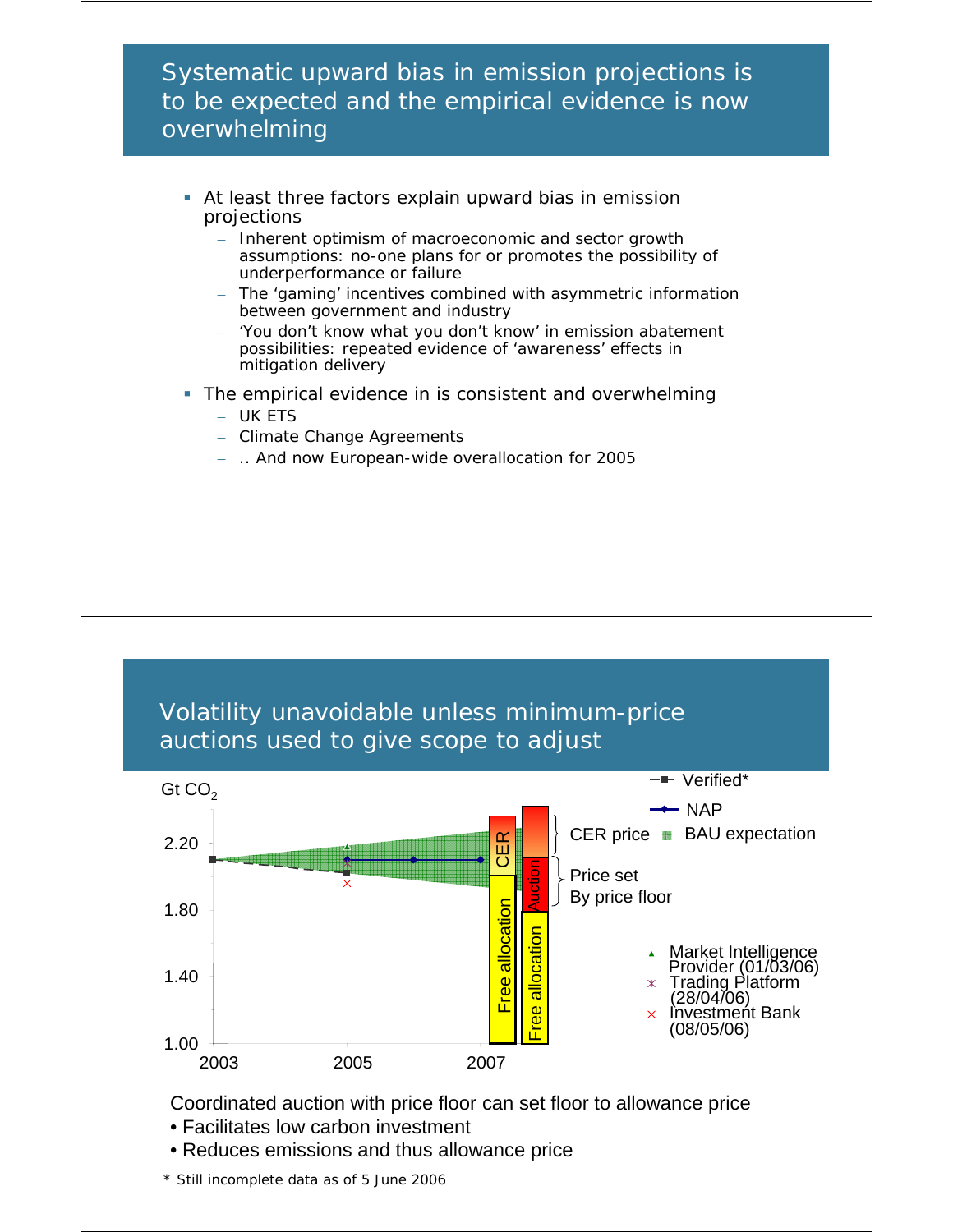# Phase II allocation



## Context for Phase II allocations (Kyoto first period, 2008-12)

 Deadline for Phase II NAPs to be submitted was just a few weeks after the release of the Phase I verification data

CARBON

TRUST

- Continued diverse perspectives on prospects with big downside potential on prices
	- Large volume of CDM / JI credits (100-200 MtCO2/yr through period from CDM alone)
	- Additional potential governmental supply associated with Kyoto surplus in eastern Europe and other Transition Economies
	- Baselines have been universally readjusted to world of high gas prices: fall in gas prices could remove 10s MtCO2 from market
- Auctioning restricted to 10% of total allocations; a continuing hot topic of debate
- Competitiveness unlikely to be problem in course of Phase II but is a *strategic* issue about expected future revenue streams from investment in different regions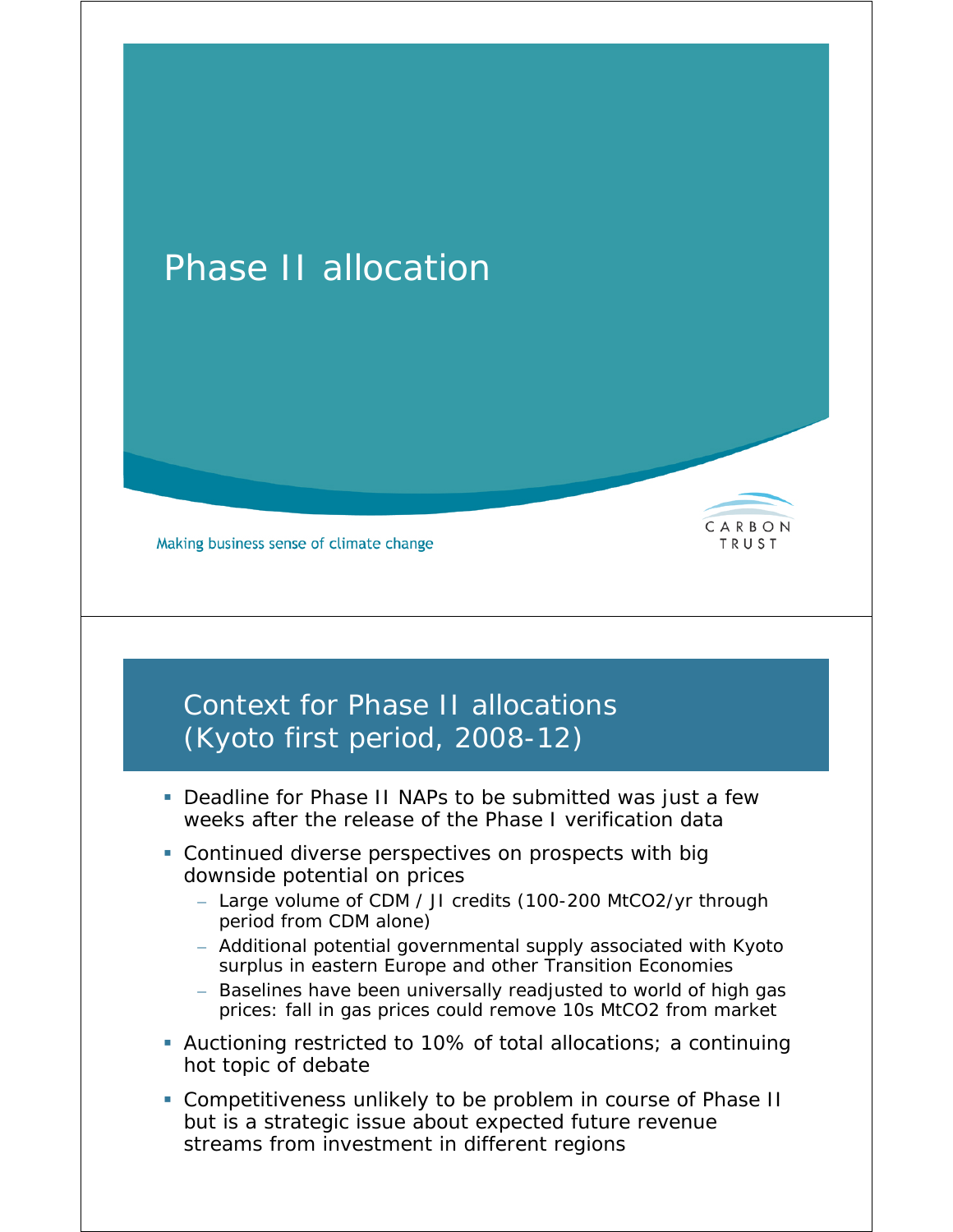## The present state of play

- Almost all Member States have announced Phase II NAPs, most submitted to the European Commission, which formally has 3 months to accept / reject
- **First European Commission decisions expected in next few weeks**
- **Formal criteria for decision:** 
	- Avoidance of subsidy / State Aid compatibility
	- Kyoto consistency
		- Requires a projection of *total national* emissions
		- Requires evidence of Treasury commitment to fund purchase of sufficient international Kyoto credits to ensure compliance
- **Informal criteria** ....
	- Countries that have submitted strongest NAPs (eg. Spain, Italy) or strongly committed with significant cutbacks and auctioning (eg. UK) lobby for stronger allocations in others
	- Not uncommon for other government bureaucracies to be quietly encouraging rejection after losing battle with industry lobbying
- Expect many months of ongoing negotiation before the final Phase II picture emerges



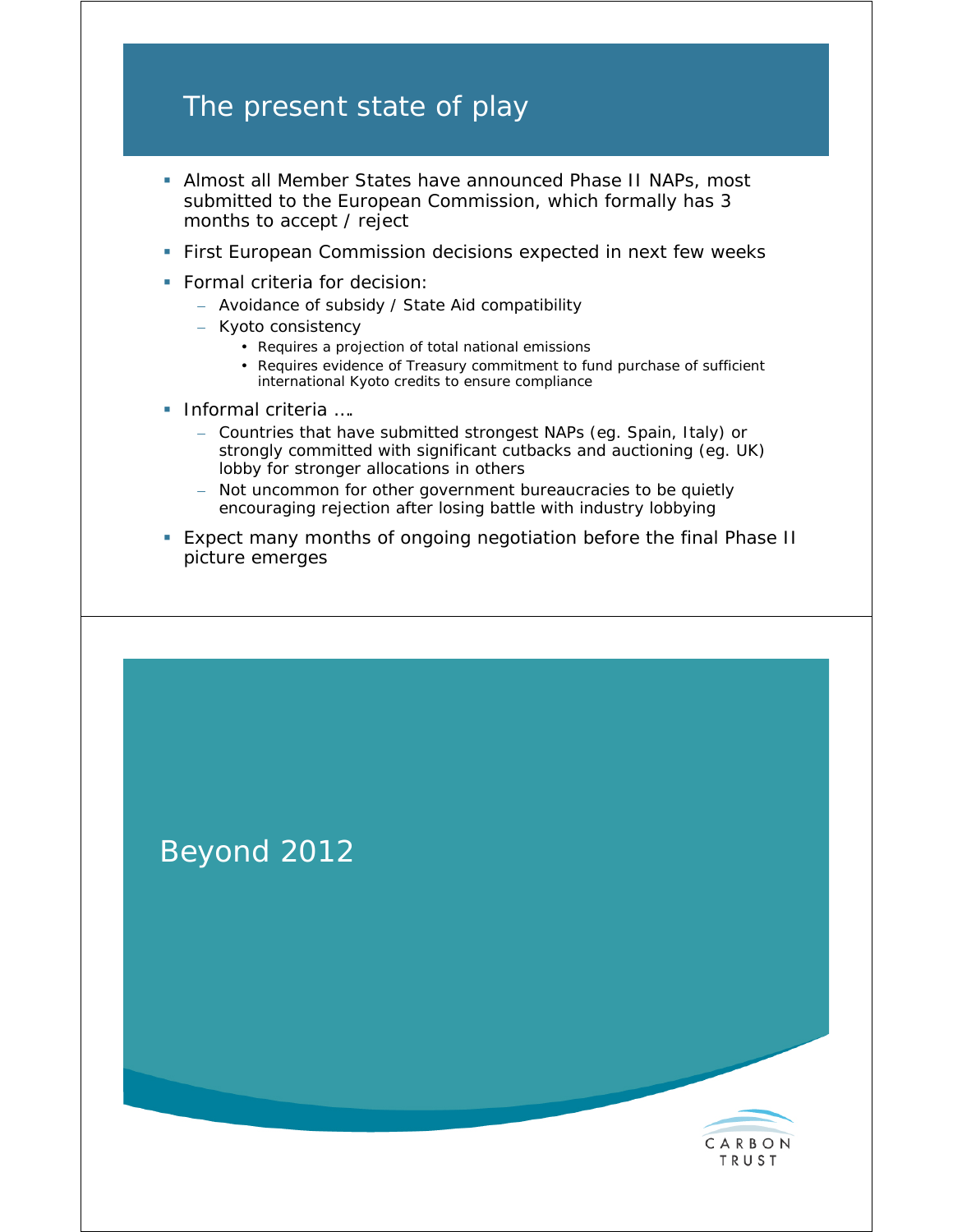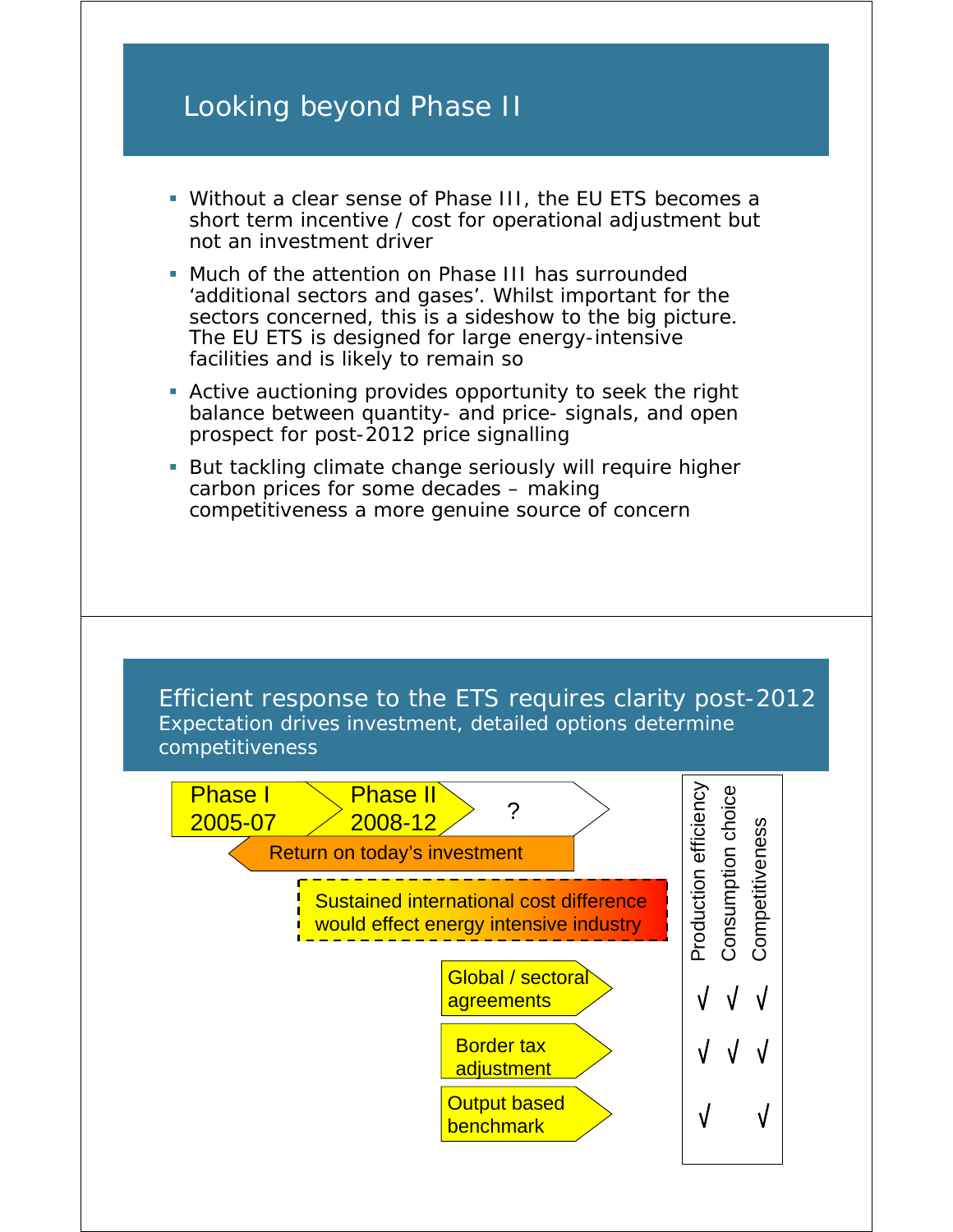# The EU ETS faces five broad structural scenarios/options for post-2012

| Option for post-2012                                                                                | <b>Comments</b>                                                                                                                                                                   |  |
|-----------------------------------------------------------------------------------------------------|-----------------------------------------------------------------------------------------------------------------------------------------------------------------------------------|--|
| $(1)$ Embed "as is" in a<br>comprehensive global agreement                                          | The "first-best" $-$ almost certainly<br>unobtainable                                                                                                                             |  |
| (2) Embed "as is" in global<br>sectoral agreements covering<br>core exposed sectors                 | More credible in terms of "high<br>politics" but institutionally wholly<br>unprecedented - how to reach<br>binding deal with global sectors?<br>Hybrid with (1) could be explored |  |
| (3) Move to output-based and/or<br>downstream allocations for core<br>competitively exposed sectors | Removes core incentives related to<br>product pricing & substitution and<br>complicates system                                                                                    |  |
| (4) Sectoral protection through<br>Border Tax Adjustment                                            | Maintains core incentives but<br>complicates trade and carries<br>attendant risks of trade disputes                                                                               |  |
| (5) Abandon the EU ETS                                                                              | Disaster for EU credibility and for<br>global efforts to tackle the problem                                                                                                       |  |

### There are now *four* official intergovernmental negotiation and dialogue processes

- The Kyoto Second Period negotiations launched at the Montreal Meeting of Parties to the Protocol (153 countries of which 32 are currently Annex B with a couple seeking to join)
- The UN global dialogue on future action launched at the Montreal Conference of Parties to the UNFCCC (c. 180 countries)
- The G8+5+? Dialogue that culminates in Japan in 2008 including the world's Big Emitters
- The Asia-Pacific Partnership on clean technologies including the A-P Big Emitters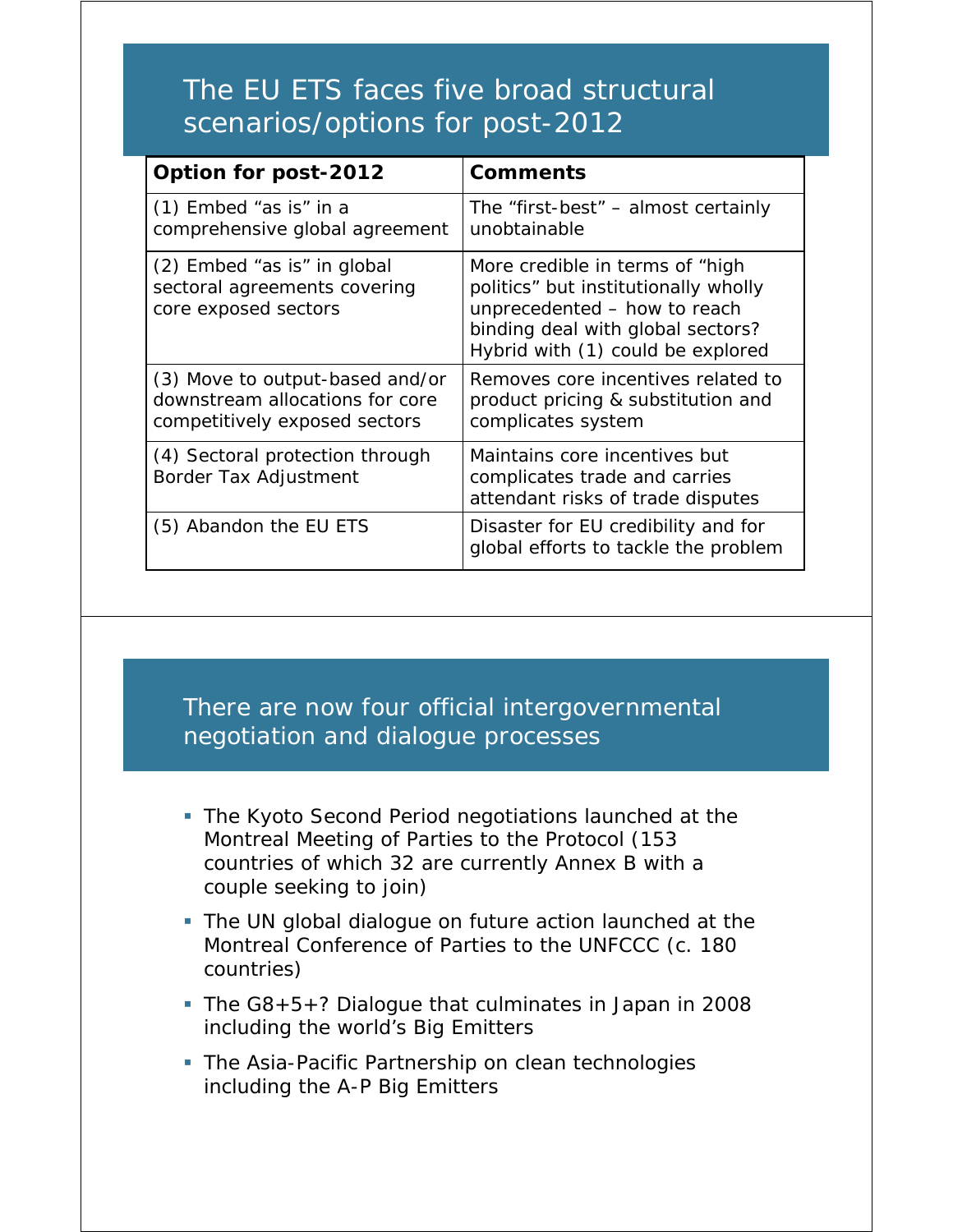Executive Summary: Lessons from monetary policy

With any free allocations, the pursuit of long-term objectives using instruments that have to adapt to shorter term cycles requires institutional independence

- Current allocation processes mix security of supply, secure industry support, and compensation for forgone profits
	- Political process with multiple objective creates complex NAPs
	- NAPs create perverse economic incentives
	- Investment delayed/distorted because future NAPs unpredictable
- **Historically monetary policy had multiple objectives** 
	- Governments could not credibly commit to low inflation target as market knew employment and GDP growth are important
	- Therefore, they had to compromise more on GDP growth and employment to convince market of low inflation objective
	- Central banks now have one objective: control inflation
- **Use the next few years to establish institutional mechanisms analogous to national and European Central Banks, charged with prime goal of designing allocation to deliver emission goals with minimal distortion whilst compensating existing installations for distributional impacts**



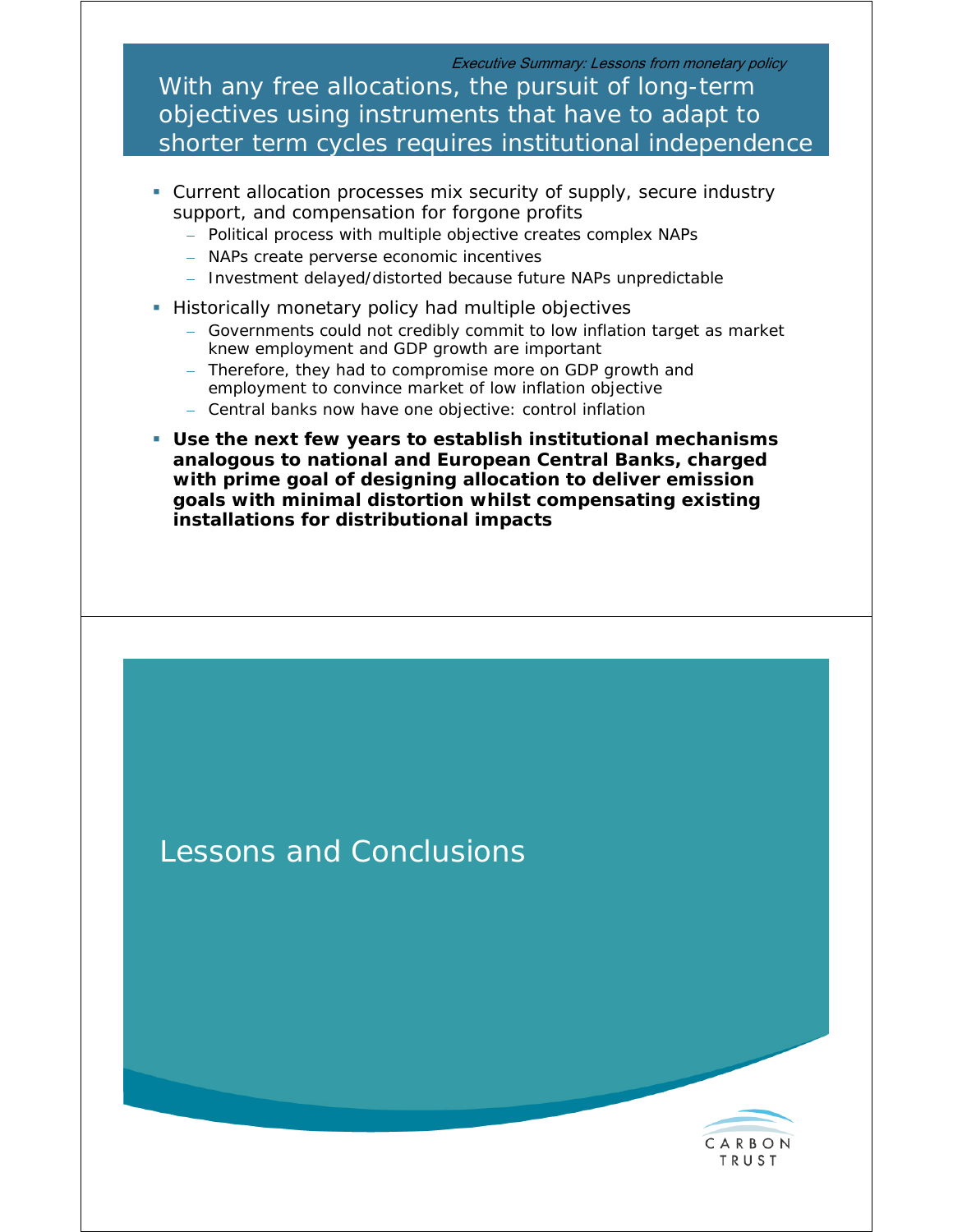### A carbon cap generates economic rents - which can lead in interesting directions …



•Power sector profits from EU ETS c. €5bn during 2005

•E.On announce €100m R&D Centre

•UK Environmental Transformation Fund announced 'co-incident' with Auctioning decision

•UK £1bn National Institute for Energy Technologies (NIET) announced to be 50:50 cofunded with private sector, initial sponsors E.On, EdF, Shell, BP.

•International and sectoral investment linkages emerging through the CDM

### Where are we now?

- In the middle of one of the biggest man-made rent grabs in modern history, as 25 governments and their industries struggle over allocations for 2008-12
- In a situation of high stakes and volatility, as the European Commission tries to exercise its role as 'policeman of the governments'
- At a defining moment in European energy policy, as we struggle with the relationship between the Nation and the EU, and between further Liberalisation or Retreat to cope with the profit-making properties of EU ETS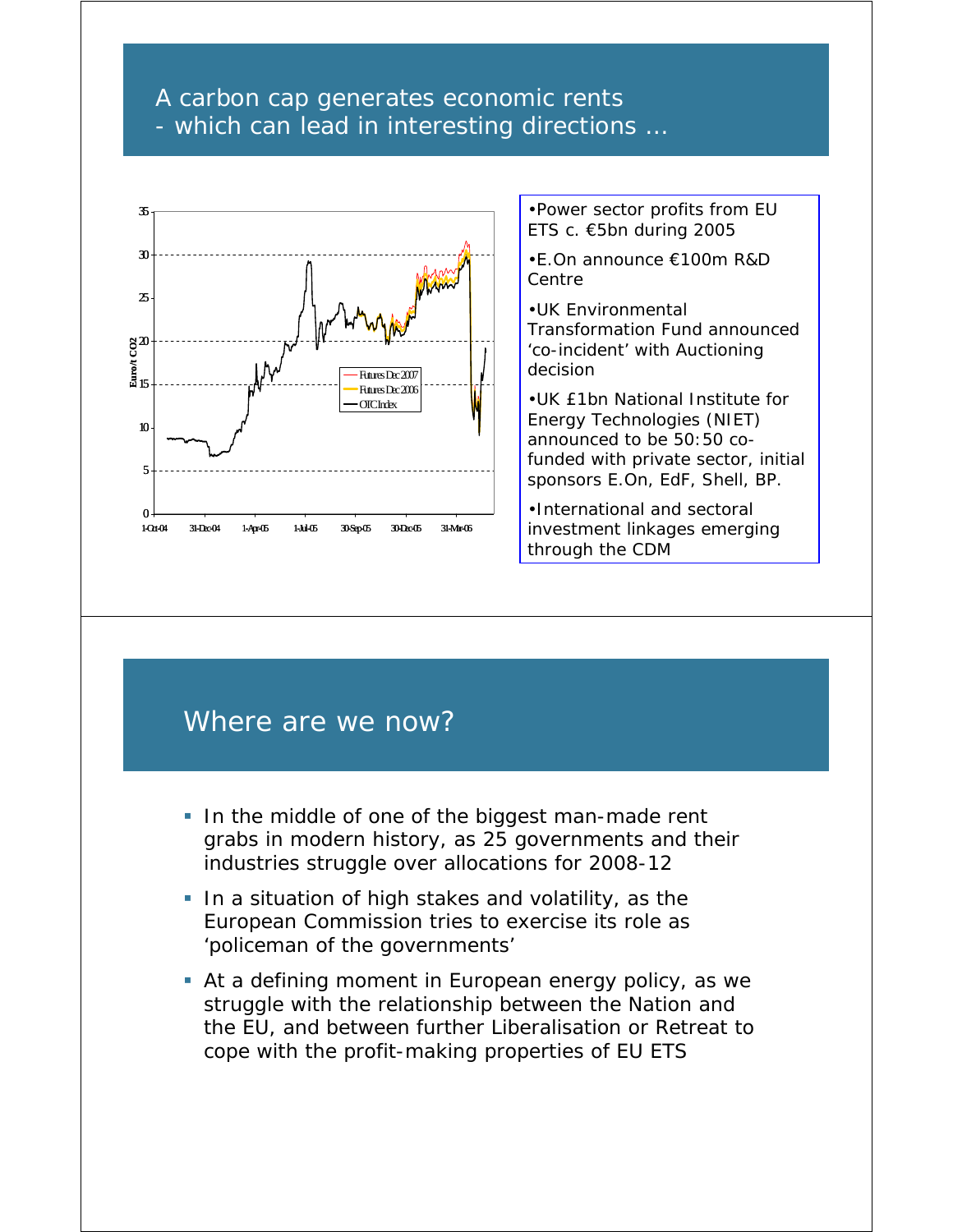### Some initial high-level conclusions from EU experience with economic instruments

- No practical economic instrument is 'pure': because it aims to change relative prices in ways that favour lower carbon technologies over high carbon incumbents, fierce struggles are inevitable
- It has proved *possible* to implement a harmonised market in emissions cap-and-trade for industrial emissions across 25 diverse countries
- **Industry attitudes change once the instrument is adopted:** lobbying then focuses upon 'getting the best', and 'the best' has been large aggregate profits for some sectors,

### Some specific conclusions around the EU **ETS**

- The major problems are not with market design, but with the allocation process
	- Allocation and efficiency *do* interact particularly with repeatedrounds
	- The logical solution to most problems with the EU ETS is to work towards greater auctioning over time
	- Free allocation can only work if there is a central authority empowered to accept or reject allocation plans according to agreed criteria
- For the longer term, continuing free allocation will require greater institutional independence of allocation authorities, tasked with neutralising P&L impacts rather than a host of other pressures
- The EU ETS will continue post 2012 irrespective of progress elsewhere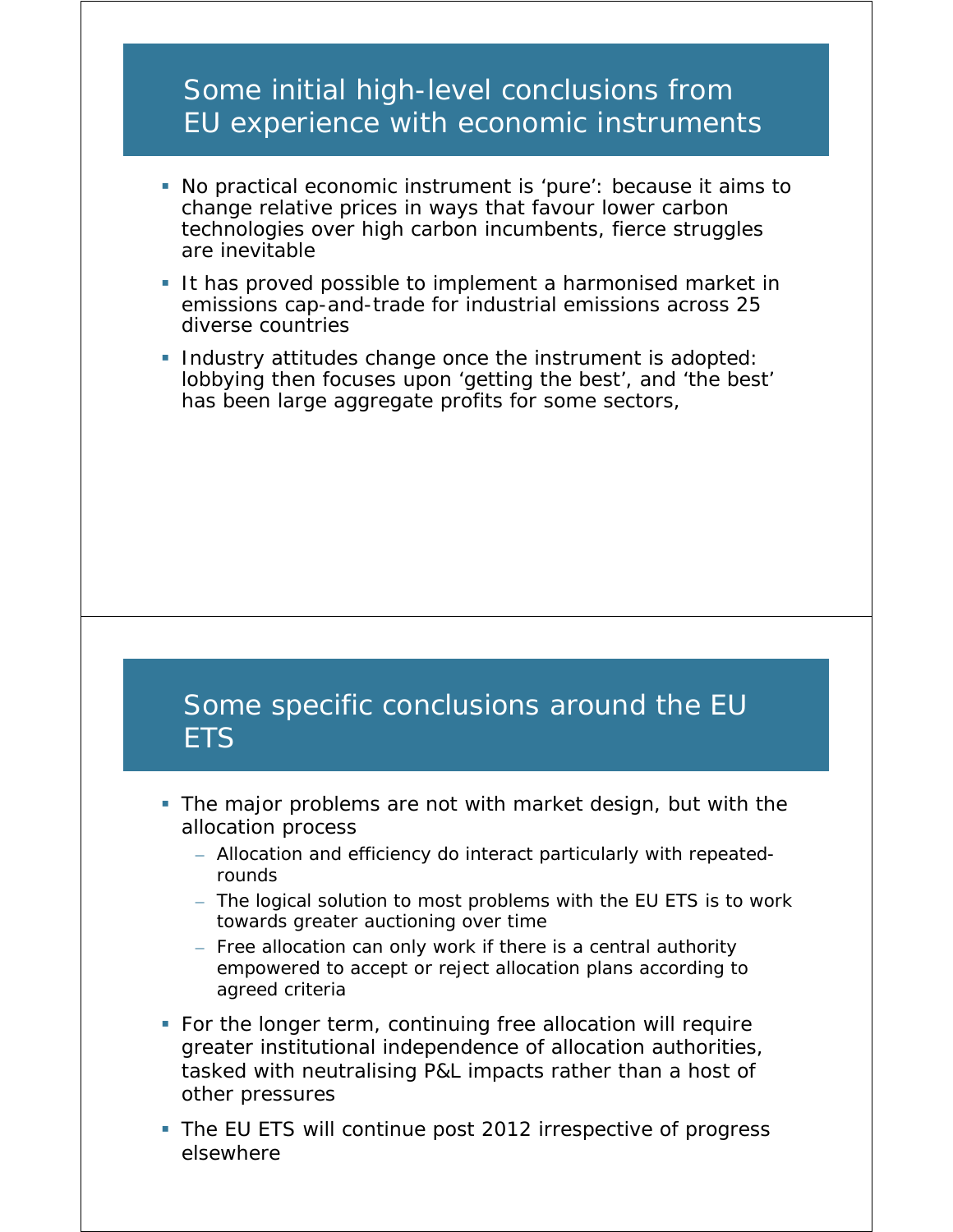### If Phase I was a trial, Phase II is a transitional period ...

- ... allows most participating sectors to profit and build up reserves to help fund low carbon adjustment
- **Directive will need renegotiation for Phase III**
- **Renegotiation neither necessary nor possible for** Phase II
- ... a period of intense analysis, development and negotiation with all long-term options "on the table"

# Headline conclusions for post-2012: Three options and their implications

- Competitiveness is a *strategic* issue about investment location: investment security and efficient operation require EU governments to commit unambiguously to continuation of the EU ETS, but in ways that do not drive investment abroad
- To be credible, design and allocation should be based upon joint exploration with other Kyoto Parties of three contingent options:
	- 1. Sectoral agreements covering all significant trade partners
	- 2. Sector- and carbon-specific border tax adjustments
	- 3. Output-based (intensity) allocation and downstream allocation
- **These will require revisions to Directive for post 2012, but** not before
- Continued free allocation will also require new institutional foundations analogous to the creation of Central Banks